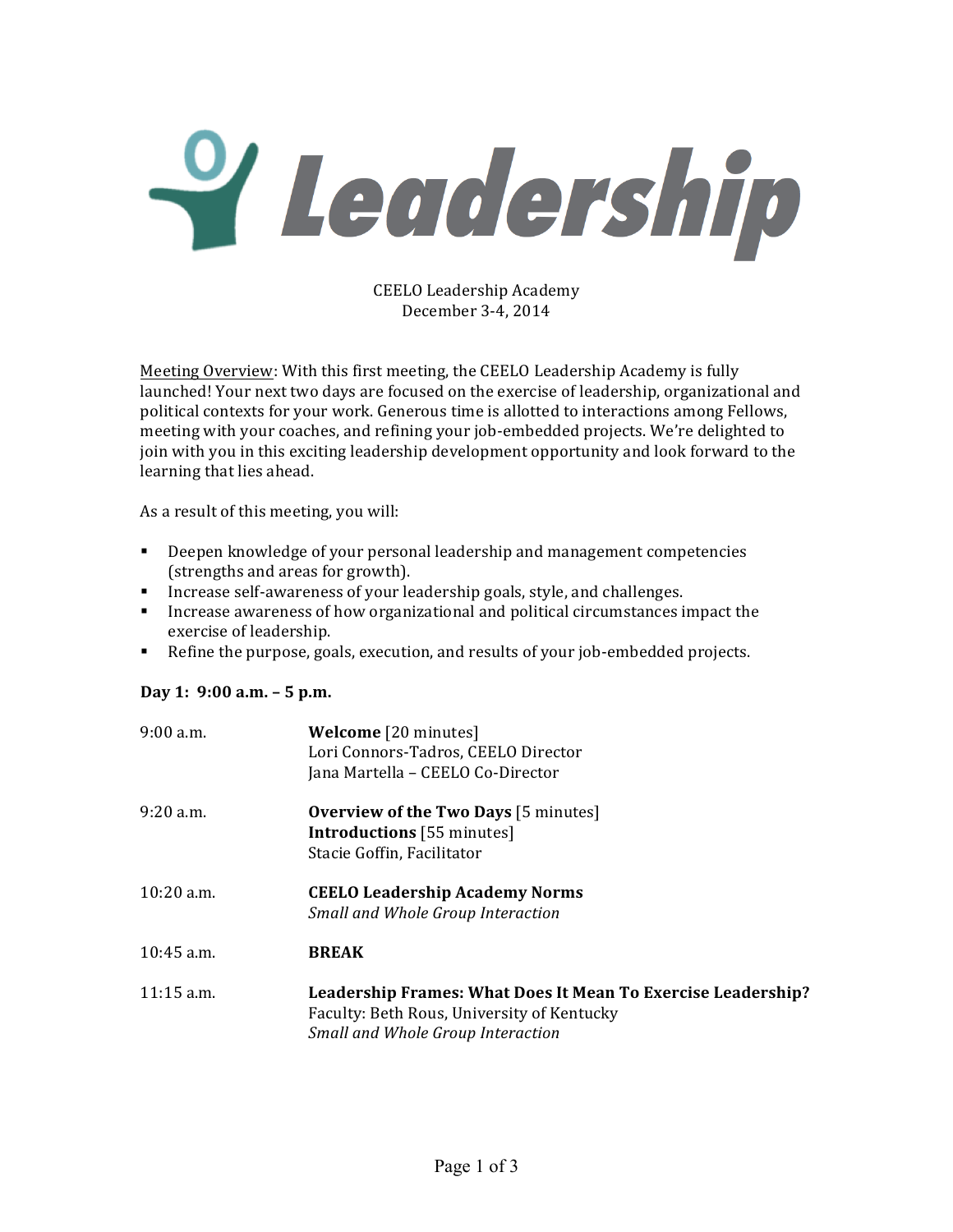| $1:00$ p.m.               | <b>LUNCH</b>                                                                                                                                                                                                          |
|---------------------------|-----------------------------------------------------------------------------------------------------------------------------------------------------------------------------------------------------------------------|
| $1:45$ p.m.               | <b>Personal Visions And Implementation Politics</b><br>Ellen Frede, Lindy Buch, and Jim Squires, Panel Members<br><b>Beth Rous: Moderator</b><br><b>Stacey Pries, Respondent</b><br>Small and Whole Group Interaction |
| $3:25$ p.m.               | <b>BREAK</b>                                                                                                                                                                                                          |
| $3:45$ p.m.               | Applying What's Being Learned to Job-Embedded Projects                                                                                                                                                                |
| 4:00 p.m.                 | <b>Project Consultation With Coaches and Colleagues</b>                                                                                                                                                               |
| $5:00$ p.m.               | <b>Overview of Evening and Day 2</b><br>Stacie                                                                                                                                                                        |
| $5:15$ p.m.               | <b>BREAK</b>                                                                                                                                                                                                          |
| 6:00 p.m.                 | Dinner as a Group                                                                                                                                                                                                     |
| $7:15$ p.m.               | What Additions to the Academy Would Further Strengthen Your<br><b>Leadership Development?</b>                                                                                                                         |
| DAY 2: 9:00 a.m. - 4 p.m. |                                                                                                                                                                                                                       |
| $9:00$ a.m.               | <b>Overnight Reflections</b><br><b>Overview of Day 2</b><br>Stacie                                                                                                                                                    |
| 9:10 a.m.                 | <b>Discussion About Evening Conversation: What Should Be</b><br>Considered as Additions/Changes to the Academy's Content?<br>Faculty: Leadership Academy Fellows                                                      |
| 9:30 a.m.                 | Who Am I In the Work of Leadership?<br>Faculty: Ellen Kagen Waghelstein, Georgetown University<br>Whole Group                                                                                                         |
| $10:45$ a.m.              | <b>BREAK</b>                                                                                                                                                                                                          |
| 11:00 a.m.                | Who Am I In the Work of Leadership? Cont.                                                                                                                                                                             |
| 12:45 p.m.                | Lunch                                                                                                                                                                                                                 |
| $1:30$ p.m.               | Discussion on a "problem of practice" or "leading edge"<br>leadership question for SEA/ELAs<br>Whole Group<br>Faculty: CEELO Leadership Academy Fellows                                                               |